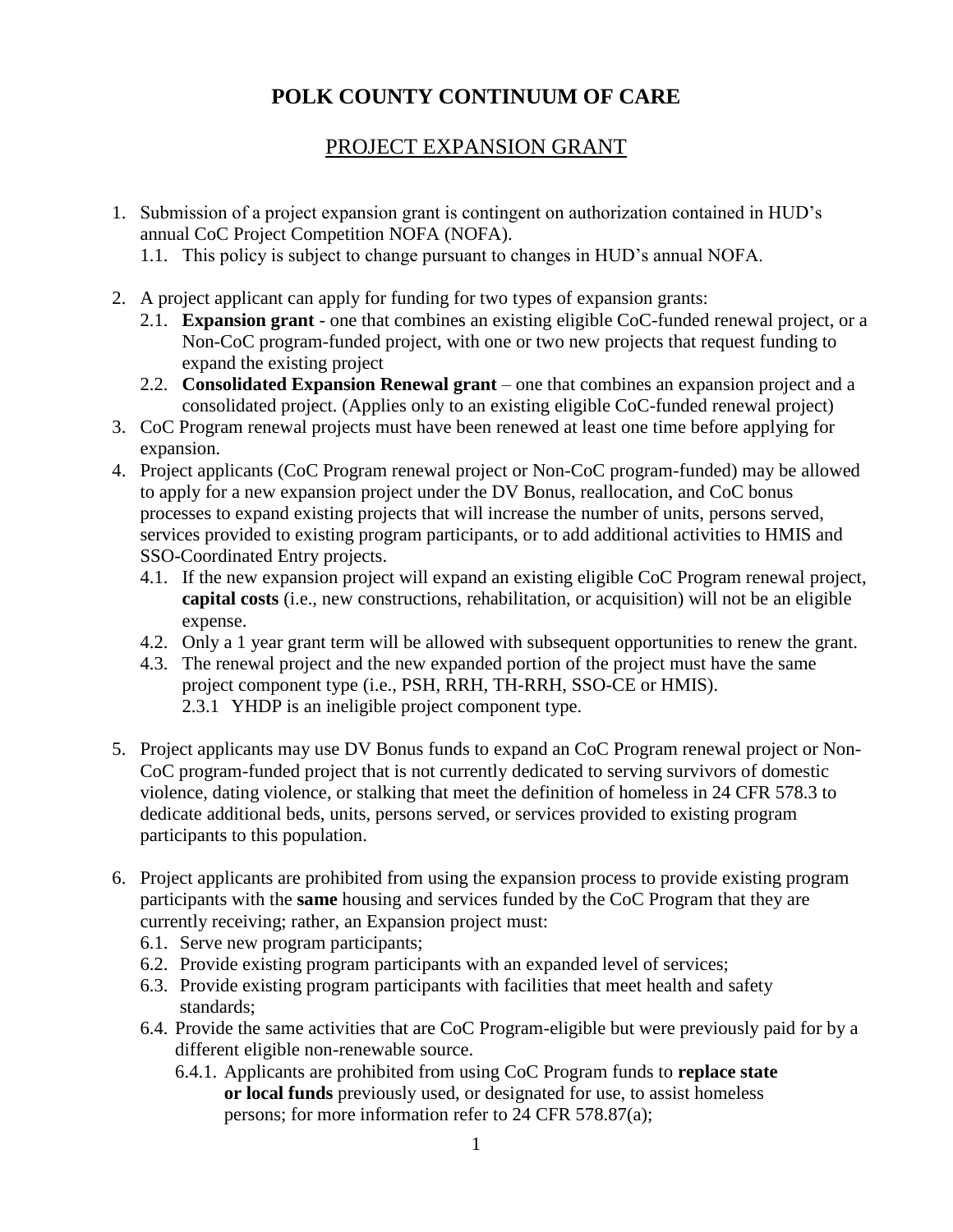- 6.5. Provide expanded coordinated entry services to new and existing program participants, **only eligible for SSO-CE**; or
- 6.6. Provide expanded HMIS activities.
- 7. Depending on whether the project applicant is a CoC Program renewal project or Non-CoC program-funded, the project applicant may be required to submit up to three project applications during the annual CoC Project Competition.
- 8. The new expansion project application shall be subject to the same PCCoC application policies and processes as other new and renewal project applications.
	- 8.1. If the renewal project application is not selected for funding, the expansion project application will not be selected.
- 9. Guidance provided in Appendix A (*Applying or Expansion Projects*) and Appendix B (*Applying for a Consolidation Expansion Renewal Project*) is considered a part of this policy.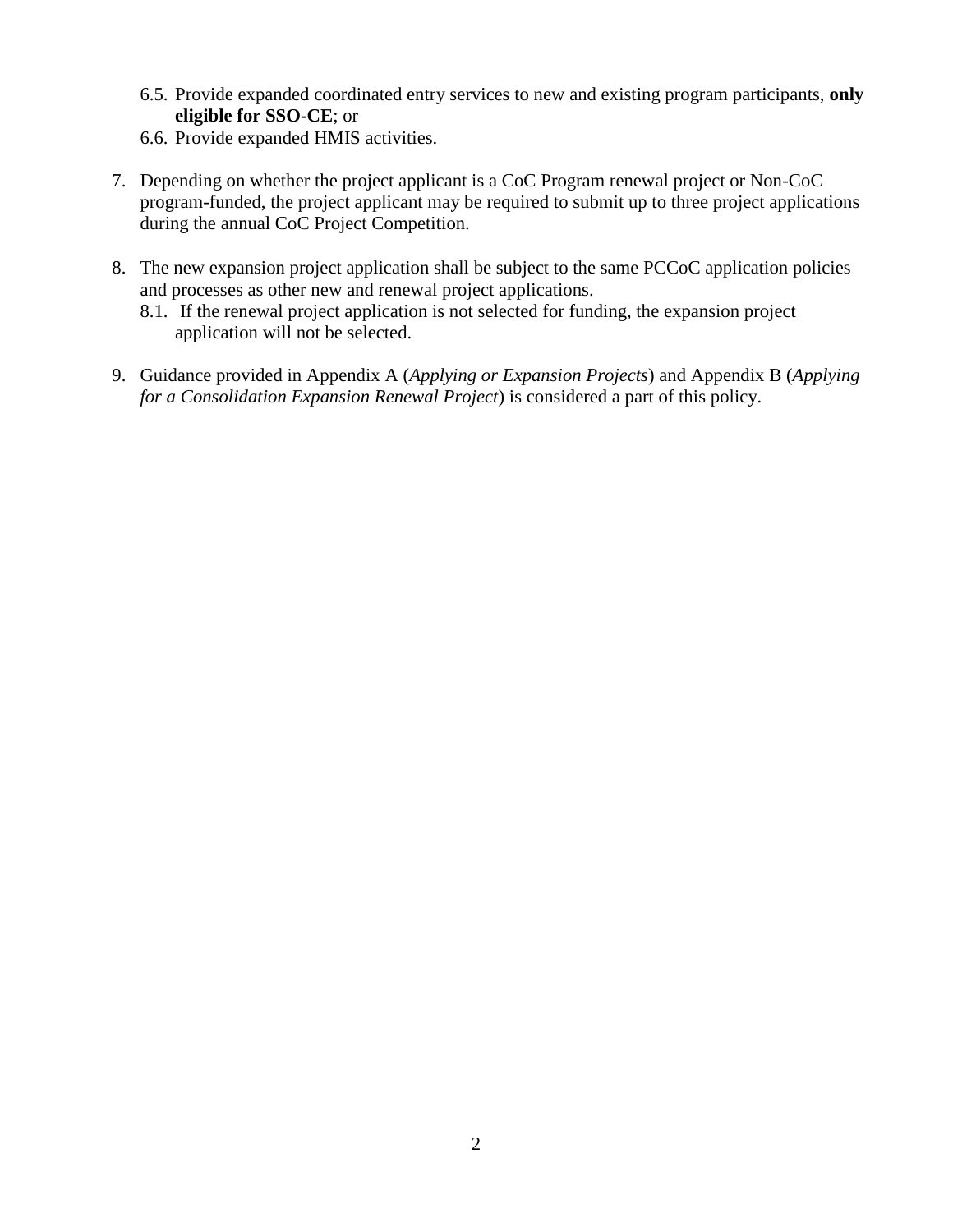### **APPENDIX A**

# **Applying for Expansion Projects during the CoC Program Competition**

### **Note!**

This version, posted on the HUD Exchange on 9/26/2019, updates key information.

- It clarifies that for each expansion project, the applicant is limited to 2 new project applications to expand a specific renewal.
- It updates the chart to correctly identify the Priority Listing Designations.
- It clarifies that if the *Combined Renewal Expansion* is considered by HUD, it will replace the *Stand-Alone Renewal* project in the CoC Priority Listing. It will assume the project's rank. It will also bring with it the total project budget amount for the *Combined Renewal Expansion* project, replacing the total project budget amount for the *Stand-Alone Renewal* project. This replacement will likely affect where the Tier 1 threshold falls on the CoC Priority Listing.

Project applicants can apply for funding for one or more expansion projects during the FY 2019 CoC Program Competition. An expansion project in the context of the Competition is one that combines an existing eligible renewal project with a new project that requests funding to expand the existing project. In every Renewal Project Application, Project Applicants MUST complete the "Renewal Expansion" screen and actively identify whether the project is part of an expansion project.

This document provides the following information about applying for an expansion project for the FY 2019 CoC Program Competition:

- Eligible and ineligible expansion projects and activities
- Expanding an existing renewal project: submitting applications, ranking, and HUD review

# **Eligible and ineligible projects and activities**

The expansion project (i.e., the existing renewal project and the new expanded portion of the project) must meet the conditions below:

- The grant period for the existing renewal project must expire in Calendar Year (CY) 2020 (between January 1, 2020 and December 31, 2020).
- The renewal project and the new expanded portion of the project must both have the same component type.
	- o Eligible project components: PH-PSH, PH-RRH, Joint TH/PH-RRH, SSO-CE, or HMIS

#### Eligibility and Criteria

Review the FY 2019 CoC Program Competition NOFA on the FY 2019 CoC [Program Competition: Funding](https://www.hudexchange.info/programs/e-snaps/fy-2019-coc-program-nofa-coc-program-competition/#nofa-and-notices)  [Availability page.](https://www.hudexchange.info/programs/e-snaps/fy-2019-coc-program-nofa-coc-program-competition/#nofa-and-notices) In particular, see III.C.2.j and V.B.3.a.(5).

- The new expanded portion of the project may be funded through reallocation, DV Bonus, and CoC bonus processes.
	- $\circ$  If using DV Bonus funds, the new expanded portion of the project is solely for additional units, beds, or services dedicated to survivors of domestic violence, dating violence, or stalking who qualify under paragraph (4) of the definition of homeless at 24 CFR 578.3.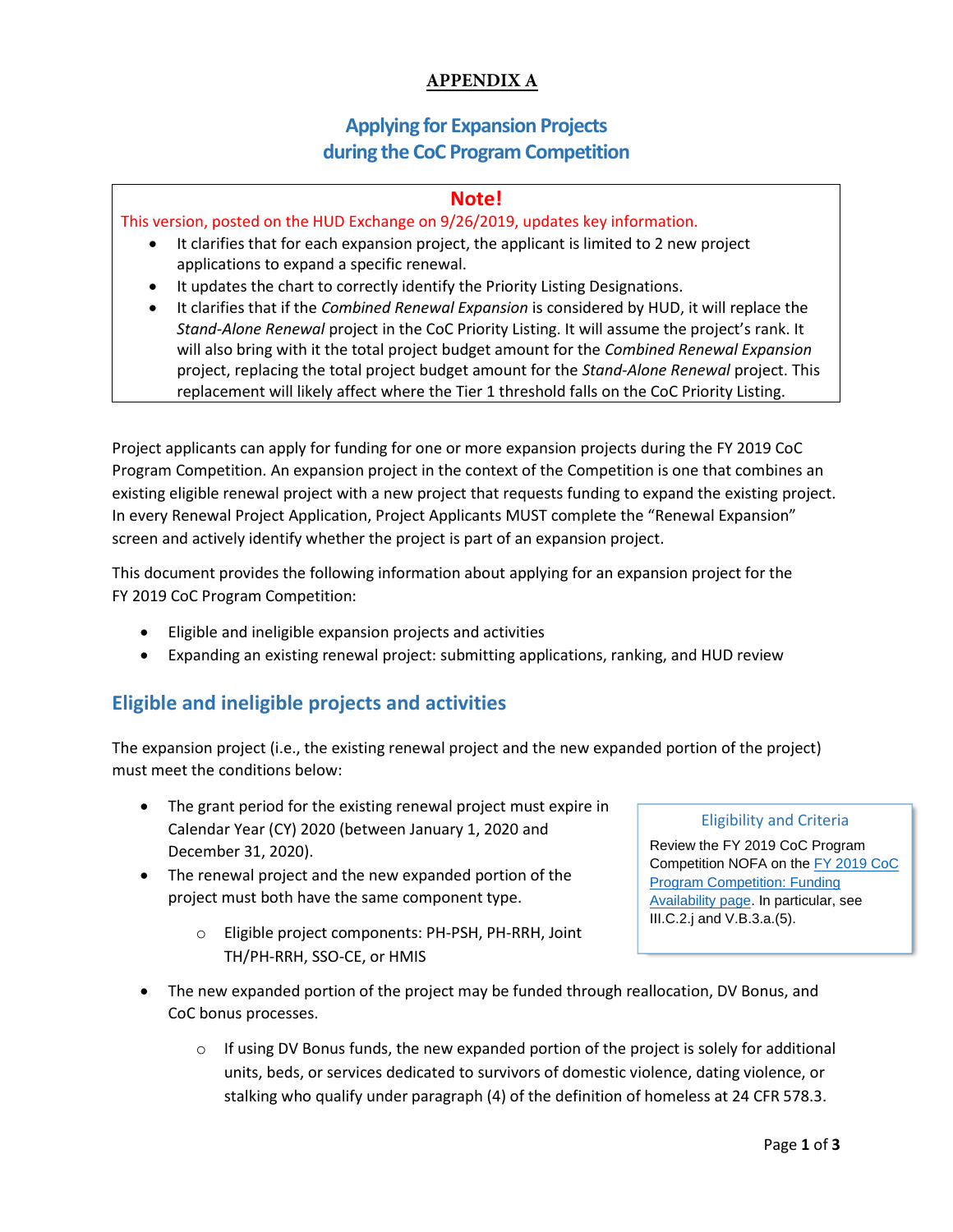- The expansion grant is limited to a 1-year grant term, regardless of the project type.
- For each expansion project, the applicant is limited to 2 new project applications to expand a specific renewal.
- Ineligible costs: capital costs (i.e., new construction, rehabilitation, or acquisition)
- Ineligible project type: YHDP

## **Expanding an existing renewal project**

### Submitting Applications

For more information on submitting applications, review the following:

- [Renewal Project Application](https://www.hudexchange.info/resource/2910/coc-project-application-instructions-for-renewal-projects/) [Instructions and Guide](https://www.hudexchange.info/resource/2910/coc-project-application-instructions-for-renewal-projects/)
- [New Project Application](https://www.hudexchange.info/resource/2909/coc-project-application-instructions-for-new-projects/) [Instructions and Guide](https://www.hudexchange.info/resource/2909/coc-project-application-instructions-for-new-projects/)

The chart below identifies the terms used for the different types of applications, which application type to use, which applications the CoC ranks, and how HUD reviews the applications.

| <b>Term</b>                            | <b>Description</b>                                                                 | <b>Application</b><br>Type / Project<br><b>Listing</b> | Will the CoC<br>rank it? | <b>Priority Listing</b><br><b>Designation</b><br>(#=ranking number) |
|----------------------------------------|------------------------------------------------------------------------------------|--------------------------------------------------------|--------------------------|---------------------------------------------------------------------|
| <b>Stand-Alone Renewal</b>             | The existing project<br>that is being renewed.                                     | Renewal                                                | Yes                      | E#                                                                  |
| <b>Stand-Alone New Expansion</b><br>#1 | New project funding<br>for activities that will<br>expand the existing<br>project. | <b>New</b>                                             | Yes                      | #                                                                   |
| <b>Stand-Alone New Expansion</b><br>#2 | New project funding<br>for activities that will<br>expand the existing<br>project. | <b>New</b>                                             | Yes                      | #                                                                   |
| <b>Combined Renewal Expansion</b>      | The combined project<br>for the existing project<br>and the expanded<br>portion.   | Renewal                                                | N <sub>0</sub>           | <b>NA</b>                                                           |

### Ranking Instructions for Expansion Projects

Collaborative Applicants rank the renewal project application for the existing renewal project and the (one or two) new expansion project applications for the new funding to expand the project. They do NOT rank the combined renewal expansion project.

HUD Review of the Expansion Project Applications

After the CoC Program application submission date:

HUD will review the Stand-Alone Renewal and the Stand-Alone New Expansion applications individually.

- If the Stand-Alone New Expansion does not meet eligibility and quality threshold requirements, HUD will only consider the *Stand-Alone Renewal* project for conditional selection.
- If both projects meet eligibility and quality threshold requirements, HUD will consider the *Combined Renewal Expansion* project for conditional selection.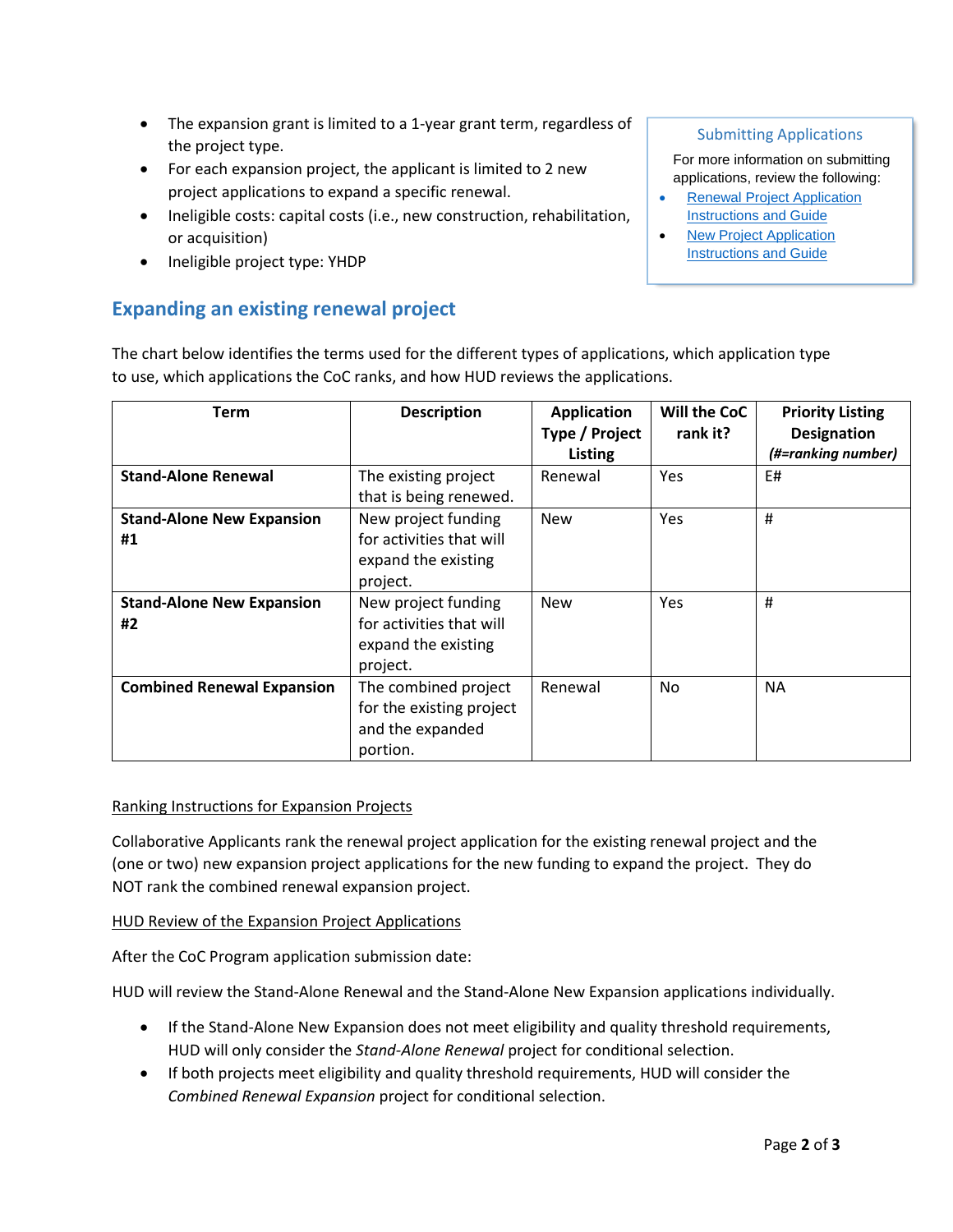One factor affecting the possibility of a conditional award for any renewal or new project on a CoC's Priority Listing is the project's ranking. With regard to expansion projects, HUD considers the *Stand-Alone Renewal* rank position.

- If HUD accepts only the *Stand-Alone Renewal*, the *Stand-Alone New Expansion* will be removed from the list, and all projects below it will move up one rank.
- If HUD accepts the *Combined Renewal Expansion*:
	- The *Combined Renewal Expansion* project will take the place of the *Stand-Alone Renewal* project.
	- The total project budget amount for the *Combined Renewal Expansion* project will replace the total project budget amount for the *Stand-Alone Renewal* project.
	- The *Stand-Alone New Expansion* will be removed from the list.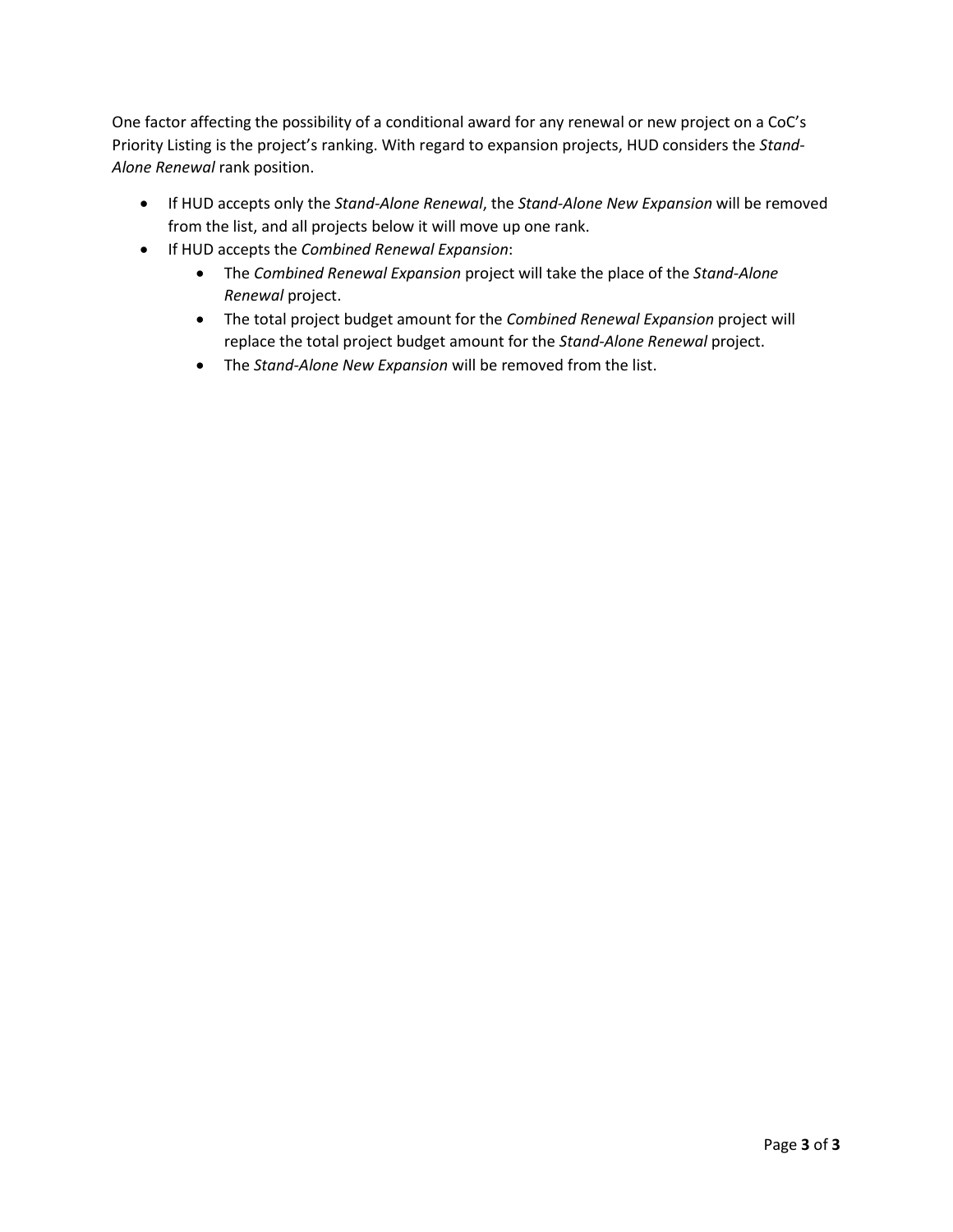### **APPENDIX B**

# **Applying for a Consolidation Expansion Renewal Project during the FY 2019 CoC Program Competition**

### **Note!**

This version, posted on the HUD Exchange on 9/26/2019, updates key information.

- It updates the chart to correctly identify the Priority Listing Designations.
- It clarifies that for each expansion project, the applicant is limited to 2 new project applications to expand a specific renewal.

### **Note!**

#### This version, posted on the HUD Exchange on 9/30/2019, updates key information.

- It updates the chart to correctly identify the Priority Listing Designations. The Stand-Alone Renewal is not designated as "E" for a consolidation expansion renewal.
- The following provides new guidance about ranking the fully consolidated renewal and the consolidation expansion renewal.

The stand-alone renewal, the fully consolidated renewal, and the consolidation expansion renewal cannot be ranked in such a way that there is a ranking number that is a triple.

Instead, either the fully consolidated renewal MUST duplicate a project ranking **OR** the consolidation expansion renewal MUST duplicate a project ranking. THEN, one of those two numbers MUST be numbered consecutively and NOT be a duplicate.

#### Example

- Consolidation Expansion project rank CE3 (duplicates the project ranked as a 3)
- Fully Consolidated project rank C4 (does not duplicate a number; it has a unique 4)

All projects below will move down one ranked number. This will have the appearance of impacting a CoC's ranking process but it does not. If HUD selects the Consolidated Expansion project ranked CE3 project, then they will remove the Fully Consolidated project ranked C4 project from consideration.

Project applicants can apply for funding for a consolidation expansion renewal project, which is a combination of an expansion project and a consolidation project.

- A **consolidation expansion renewal project** is one that combines an expansion project and a consolidation project.
- An **expansion project** is one that combines an existing eligible CoC-funded renewal project with one or two new projects that request funding to expand the existing project.
- A **consolidation project** is one that combines up to four existing eligible CoC-funded renewal projects into one grant; in this situation, there is one surviving grant and the other grants are terminated.

|  | The renewal project that is being expanded is also the surviving grant in a consolidation. |
|--|--------------------------------------------------------------------------------------------|
|--|--------------------------------------------------------------------------------------------|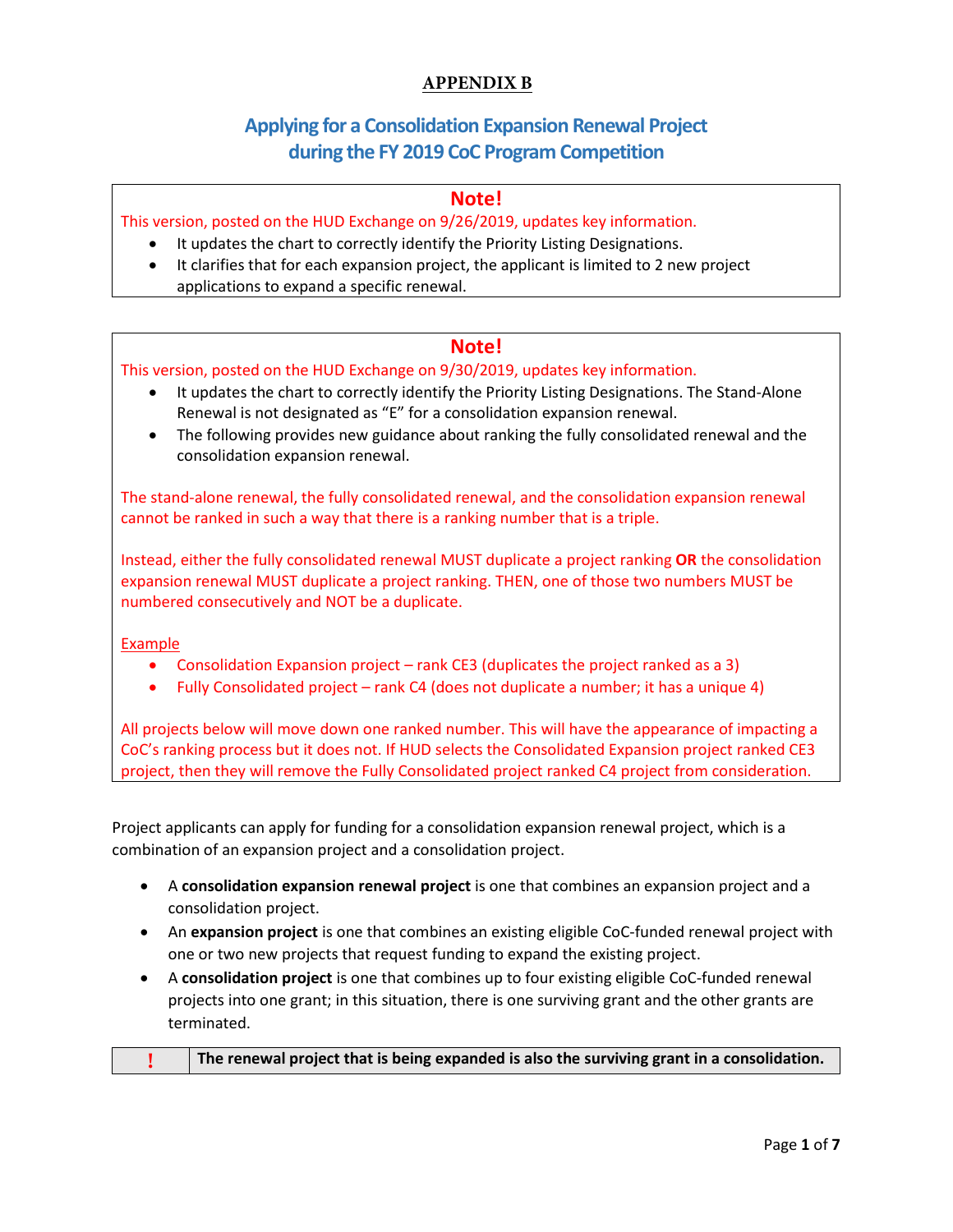This document provides the following information about applying for a consolidated expansion renewal project for the FY 2019 CoC Program Competition:

- Eligible and ineligible projects and activities
- Project application submission, CoC ranking, and HUD review

## **Eligible and Ineligible Projects and Activities**

The consolidation expansion renewal project must meet the conditions listed below:

- The grant period for all existing renewal projects must expire in Calendar Year (CY) 2020 (between January 1, 2020 and December 31, 2020).
- All the renewal projects and the new expanded portion of the project must have the same component type.
	- o Eligible project components: PH-PSH, PH-RRH, Joint TH/PH-RRH, SSO-CE, or HMIS

#### Eligibility and Criteria

Review the FY 2019 CoC Program Competition NOFA on the [FY 2019 CoC](https://www.hudexchange.info/programs/e-snaps/fy-2019-coc-program-nofa-coc-program-competition/#nofa-and-notices)  [Program Competition: Funding](https://www.hudexchange.info/programs/e-snaps/fy-2019-coc-program-nofa-coc-program-competition/#nofa-and-notices)  [Availability page.](https://www.hudexchange.info/programs/e-snaps/fy-2019-coc-program-nofa-coc-program-competition/#nofa-and-notices)

- All renewals and the new expanded portion must be consolidated under the same recipient.
- The new expanded portion of the project may be funded through reallocation, CoC bonus, or DV Bonus.<sup>1</sup>
- The grant is limited to a 1-year grant term, regardless of the project type.
- For each expansion project, the applicant is limited to 2 new project applications to expand a specific renewal.
- Capital costs are ineligible costs (i.e., new construction, rehabilitation, or acquisition).
- YHDP is an ineligible project type.

### **Submitting a Consolidation Expansion Renewal Project**

A project applicant will indicate the following in the project application for the renewal project for which they intend to submit an expansion project and a consolidation project.

- Renewal Expansion screen: In the renewal project application for the existing eligible renewal, select "yes" to indicate you are requesting funds to expand the project.
- Consolidation screen: In this same renewal project application (which is also the surviving grant), select "yes" to indicate you are requesting a consolidation and identify this project as the "Fully Consolidated" application.

Note that in the project applications for the terminating grants, you also need to select "yes," but you will identify these projects are "Individual."

 $1$  If using DV Bonus funds, the new expanded portion of the project is solely for additional units, beds, or services dedicated to survivors of domestic violence, dating violence, or stalking who qualify under paragraph (4) of the definition of homeless at 24 CFR 578.3.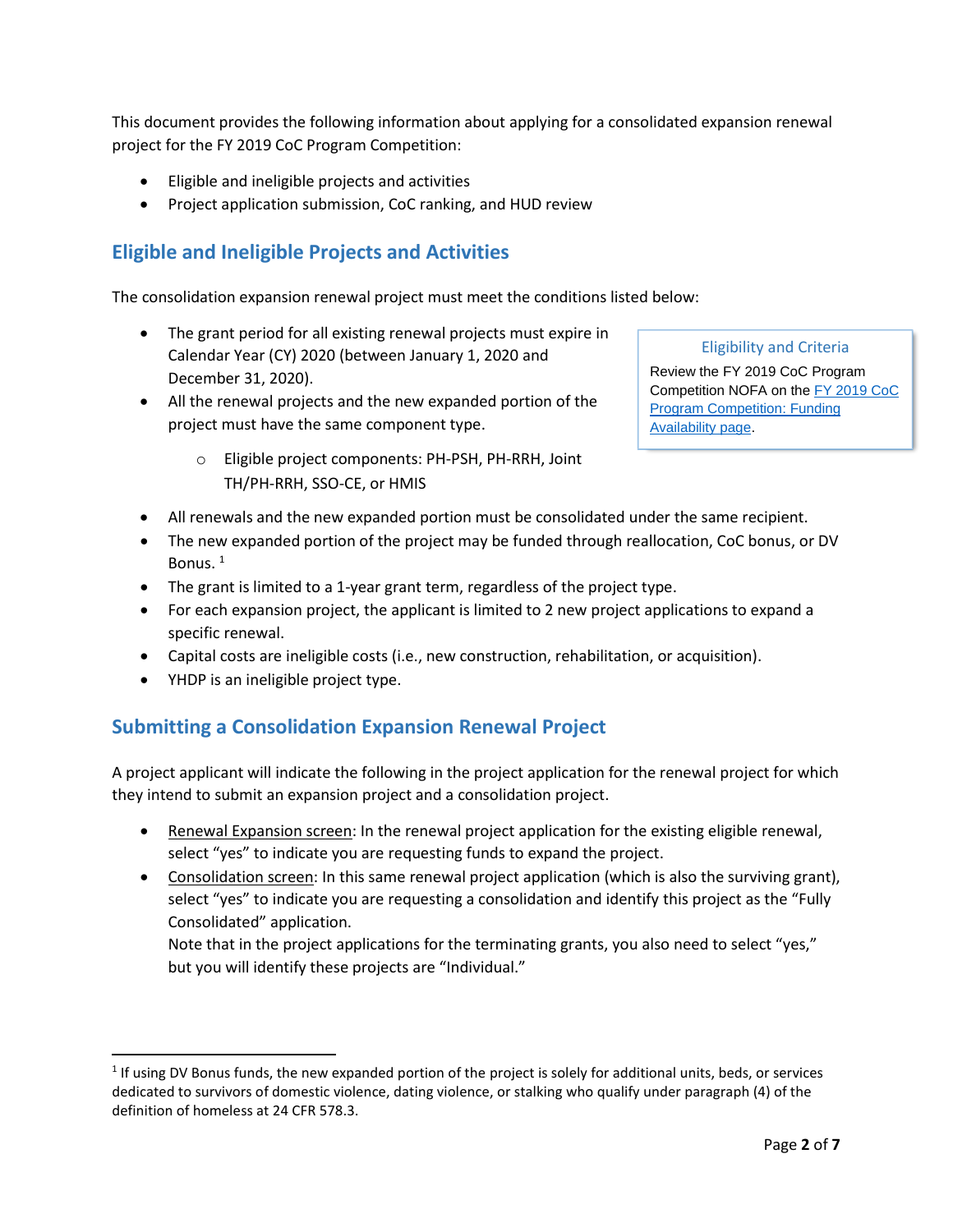A project applicant will indicate the following in the project application for the new project which is expanding the renewal project.

 Expansion screen: In your New project application, select "yes" to indicate your project is part of an expansion of a renewal project.

Project applicants must submit multiple applications for a consolidation expansion renewal project. In addition to the stand-alone and individual project applications for the separate projects, applicants need to follow the instructions available below for submitting:

- A regular expansion project (that is not part of a consolidation)
- A regular consolidation project (that is not part of an expansion)
- A final application that is a combination of the project data

| In all, it is possible to have a situation where a project applicant with 1 consolidation |
|-------------------------------------------------------------------------------------------|
| expansion renewal project needs to submit 9 project applications.                         |
| The CoC Collaborative will rank 8 of these project applications.                          |

# **Ranking a Consolidation Expansion Renewal Project**

The chart below identifies the terms used for the different types of project applications, the application type to use, the priority listing designation, and which applications the CoC ranks. In the scenario, there is 1 project that is expanding and consolidating.

| Term                       | <b>Description</b>                     | <b>Application</b> | Will the CoC | <b>Priority Listing</b> |
|----------------------------|----------------------------------------|--------------------|--------------|-------------------------|
|                            |                                        | Type $/$           | rank it?     | <b>Designation</b>      |
|                            |                                        | Project            |              | (#=ranking              |
|                            |                                        | <b>Listing</b>     |              | number)                 |
| <b>Stand-Alone Renewal</b> | This is one application that serves as | Renewal            | Yes          | #                       |
|                            | the starting point both for the        |                    | (unique)     |                         |
|                            | expansion project and the              |                    |              |                         |
|                            | consolidation project and, thus, for   |                    |              |                         |
|                            | the consolidation expansion renewal    |                    |              |                         |
|                            | project.                               |                    |              |                         |
|                            | It goes by two names:                  |                    |              |                         |
|                            | Stand-Alone Renewal (as part of the    |                    |              |                         |
|                            | expansion project)                     |                    |              |                         |
|                            | and                                    |                    |              |                         |
|                            | Individual Renewal for the surviving   |                    |              |                         |
|                            | grant (for the consolidation project). |                    |              |                         |
| <b>Stand-Alone New</b>     | New expansion portion for the          | <b>New</b>         | Yes          | #                       |
| <b>Expansion</b>           | Stand-Alone Renewal.                   |                    | (unique)     |                         |
| (up to 2 for each          |                                        |                    |              |                         |
| renewal expansion)         |                                        |                    |              |                         |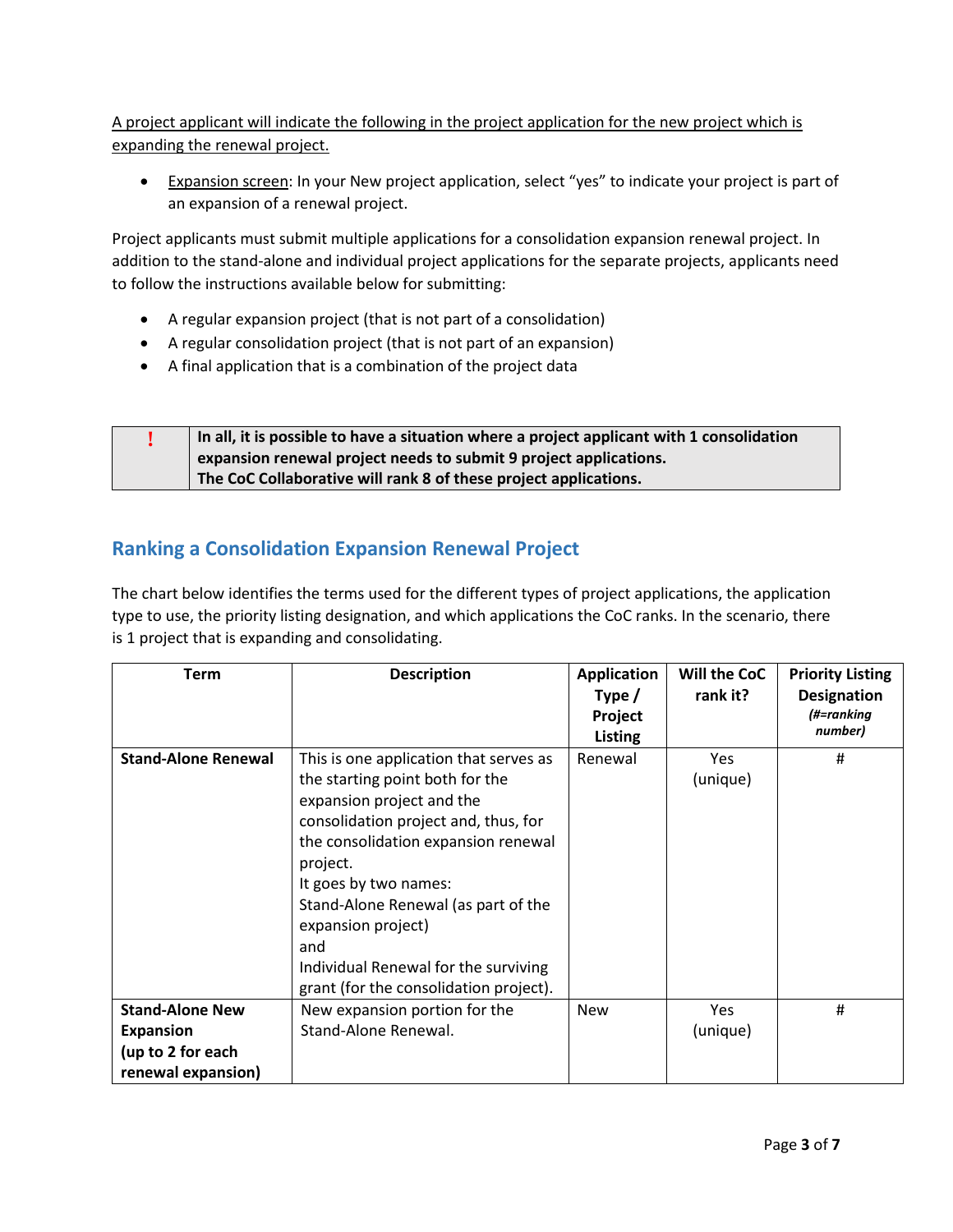| <b>Combined Renewal</b>      | <b>Combination of the Stand-Alone</b> | Renewal | No              | <b>NA</b> |
|------------------------------|---------------------------------------|---------|-----------------|-----------|
| <b>Expansion</b>             | <b>Renewal and Stand-Alone New</b>    |         |                 |           |
|                              | Expansion.                            |         |                 |           |
| <b>Individual Renewal</b>    | Existing eligible renewal projects    | Renewal | Yes             | #         |
| (up to 3 for each            | being consolidated into the surviving |         | (unique)        |           |
| terminating grant)           | grant; these types of projects need   |         |                 |           |
|                              | to be submitted individually.         |         |                 |           |
|                              | In addition to the surviving grant    |         |                 |           |
|                              | (Stand-Alone Renewal), the applicant  |         |                 |           |
|                              | may submit up to 3 applications-1     |         |                 |           |
|                              | each for the terminating grants.      |         |                 |           |
| <b>Fully Consolidated</b>    | Includes all information for the      | Renewal | Yes             | C#        |
| Renewal (1)                  | surviving and terminating grant(s)    |         | (duplicates     |           |
|                              | involved in the consolidation.        |         | one of the      |           |
|                              |                                       |         | Individual      |           |
|                              |                                       |         | <b>Renewals</b> |           |
|                              |                                       |         | (most likely    |           |
|                              |                                       |         | the Stand-      |           |
|                              |                                       |         | Alone           |           |
|                              |                                       |         | Renewal)        |           |
|                              |                                       |         | <b>OR</b>       |           |
|                              |                                       |         | consecutively   |           |
|                              |                                       |         | follows the     |           |
|                              |                                       |         | CE project      |           |
|                              |                                       |         | and is          |           |
|                              |                                       |         | unique)         |           |
| <b>Consolidation</b>         | Combines the fully consolidated       | Renewal | Yes             | CE#       |
| <b>Expansion Renewal (1)</b> | renewal project (surviving project    |         | (duplicates     |           |
|                              | plus the terminating projects) and    |         | one of the      |           |
|                              | the new expansion application.        |         | Individual      |           |
|                              |                                       |         | Renewals        |           |
|                              |                                       |         | (most likely    |           |
|                              |                                       |         | the Stand-      |           |
|                              |                                       |         | Alone           |           |
|                              |                                       |         | Renewal)        |           |
|                              |                                       |         | <b>OR</b>       |           |
|                              |                                       |         | consecutively   |           |
|                              |                                       |         | follows the C   |           |
|                              |                                       |         | project and is  |           |
|                              |                                       |         | unique)         |           |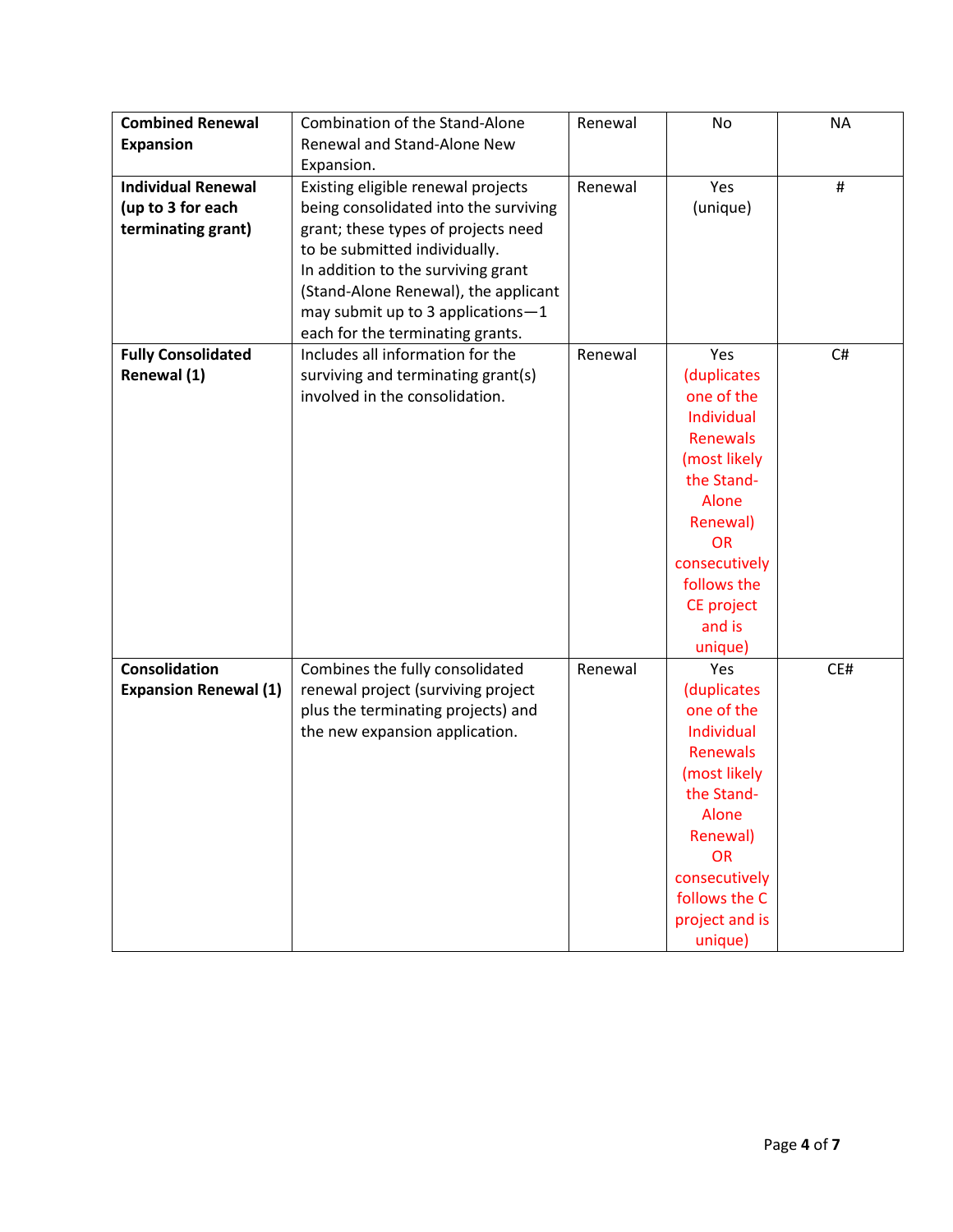Collaborative Applicants rank the renewal project application for all of the existing renewal projects (*Stand-Alone Renewal* to expand, which is the surviving renewal, and the *Individual Renewals*), the *Stand-Alone New Expansion* project application for the new funding to expand the project, and the *Consolidation Expansion Renewal*.

They do NOT rank the *Combined Renewal Expansion* project.

#### Ranking Expansion Project Applications

For more information on ranking applications, review the [CoC](https://www.hudexchange.info/resource/2916/project-priority-listing-coc-consolidated-application/)  [Priority Listing Detailed](https://www.hudexchange.info/resource/2916/project-priority-listing-coc-consolidated-application/)  **Instructions and Navigational** [Guide](https://www.hudexchange.info/resource/2916/project-priority-listing-coc-consolidated-application/)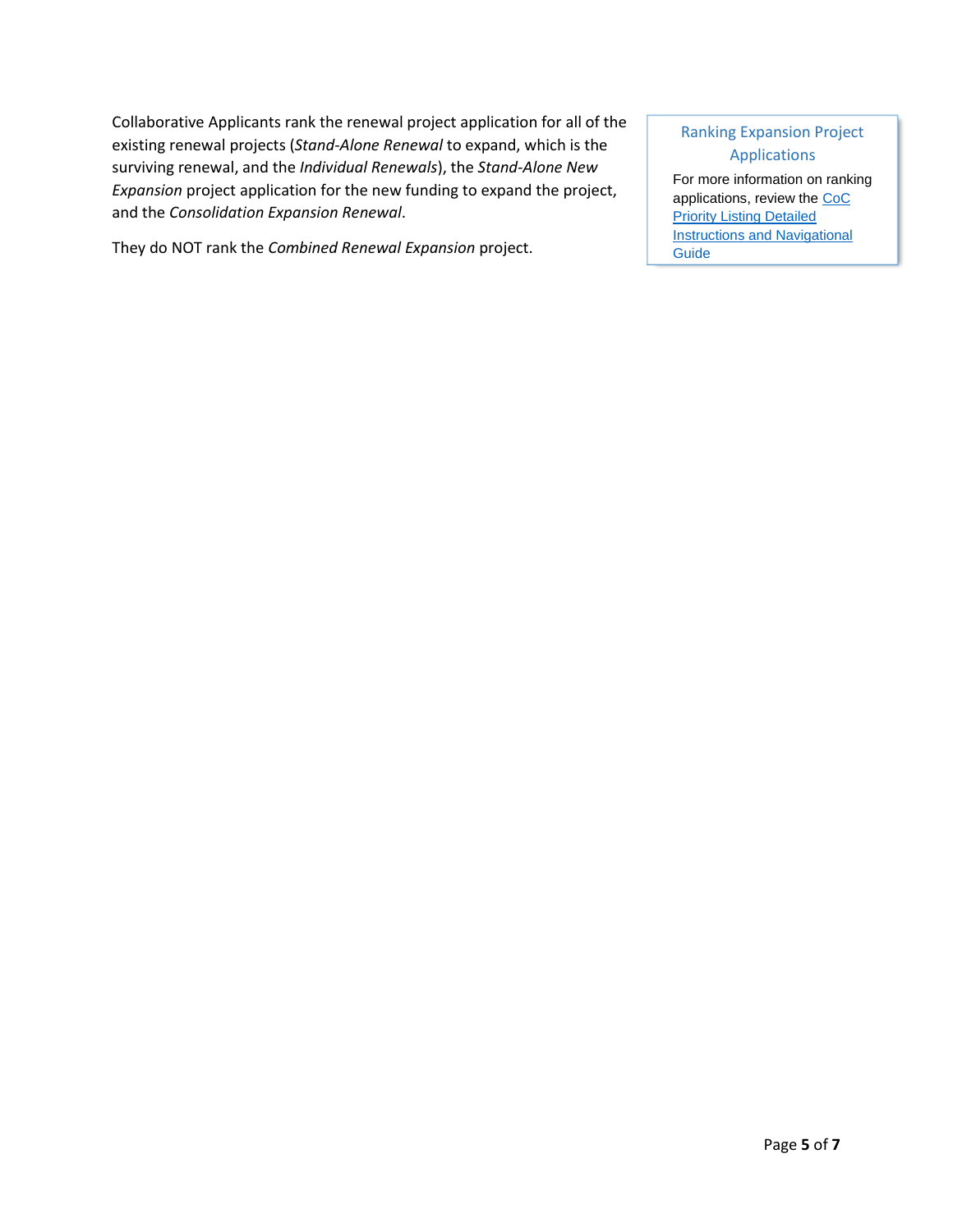Below are the steps to submit the necessary project applications for a Consolidation Expansion Renewal Project.

*Remember: The starting point for the Consolidation Expansion Renewal project is the "Stand-Alone Renewal;" this project is also referred to as the "Individual Renewal" for the surviving grant when applicants are working on a consolidation project.* 

**Step 1:** Submit the Stand-Alone Renewal.

**Step 2:** Submit your Stand-Alone New (up to two) and Combined Renewal Expansion.

**Step 3:** Determine and submit your Individual Renewals for your terminating projects (up to three) and your Fully Consolidated Renewal.

**Step 4:** Submit your Consolidation Expansion Renewal. (This data includes the data for the stand-alone renewal, the one or two stand-alone new projects, and the one, two, or three individual renewals.)